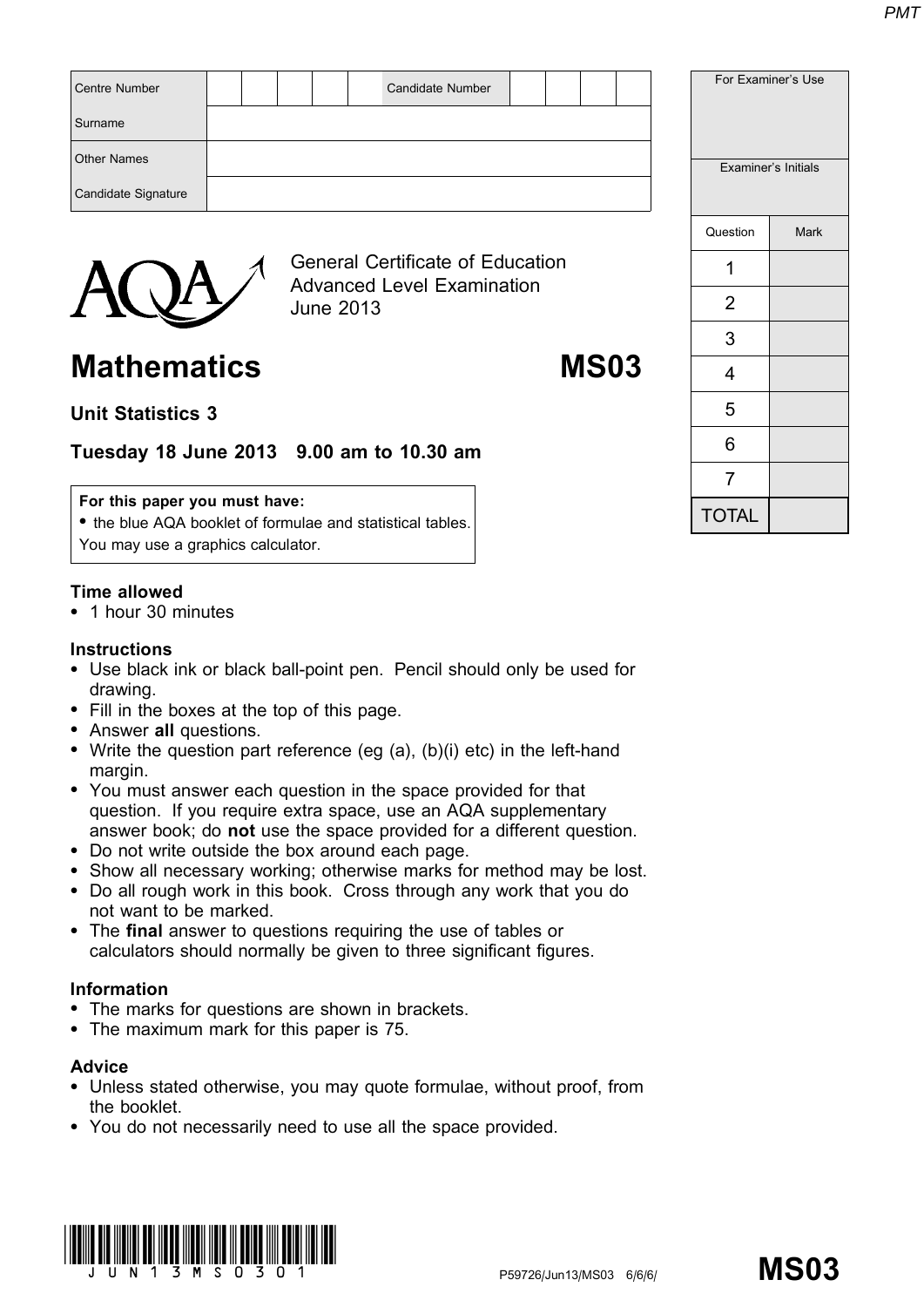Do not write bo not wife<br>outside the<br>box

Answer all questions.

Answer each question in the space provided for that question.

| The number of telephone calls per hour to an out-of-hours doctors' service may be<br>modelled by a Poisson distribution.                                                                             |
|------------------------------------------------------------------------------------------------------------------------------------------------------------------------------------------------------|
| The total number of telephone calls received during a random sample of 12 weekday<br>night shifts, all of the same duration, was 392.                                                                |
| Calculate an approximate 98% confidence interval for the mean number of calls<br>received per weekday night shift.<br>$(5 \text{ marks})$                                                            |
| The mean number of calls received during weekend shifts of 48 hours' total duration<br>is 136.8.                                                                                                     |
| Comment on a claim that the mean number of calls per hour during weekend shifts<br>is greater than that during weekday night shifts, which are each of 14 hours'<br>duration.<br>$(3 \text{ marks})$ |
| Answer space for question 1                                                                                                                                                                          |
|                                                                                                                                                                                                      |
|                                                                                                                                                                                                      |
|                                                                                                                                                                                                      |
|                                                                                                                                                                                                      |
|                                                                                                                                                                                                      |
|                                                                                                                                                                                                      |
|                                                                                                                                                                                                      |
|                                                                                                                                                                                                      |
|                                                                                                                                                                                                      |
|                                                                                                                                                                                                      |
|                                                                                                                                                                                                      |
|                                                                                                                                                                                                      |
|                                                                                                                                                                                                      |
|                                                                                                                                                                                                      |
|                                                                                                                                                                                                      |
|                                                                                                                                                                                                      |



 $\mathbf{1}$ 

 $(a)$ 

 $(b)$ 

QUESTION

PART<br>REFERENCE . . . . . . . . .

. . . . . . . . . .

. . . . . . . . .

. . . . . . . . . .

. . . . . .

. . . . . . . . . .

. . . . . . . . . .

. . . . . . . . . .

. . . . . . .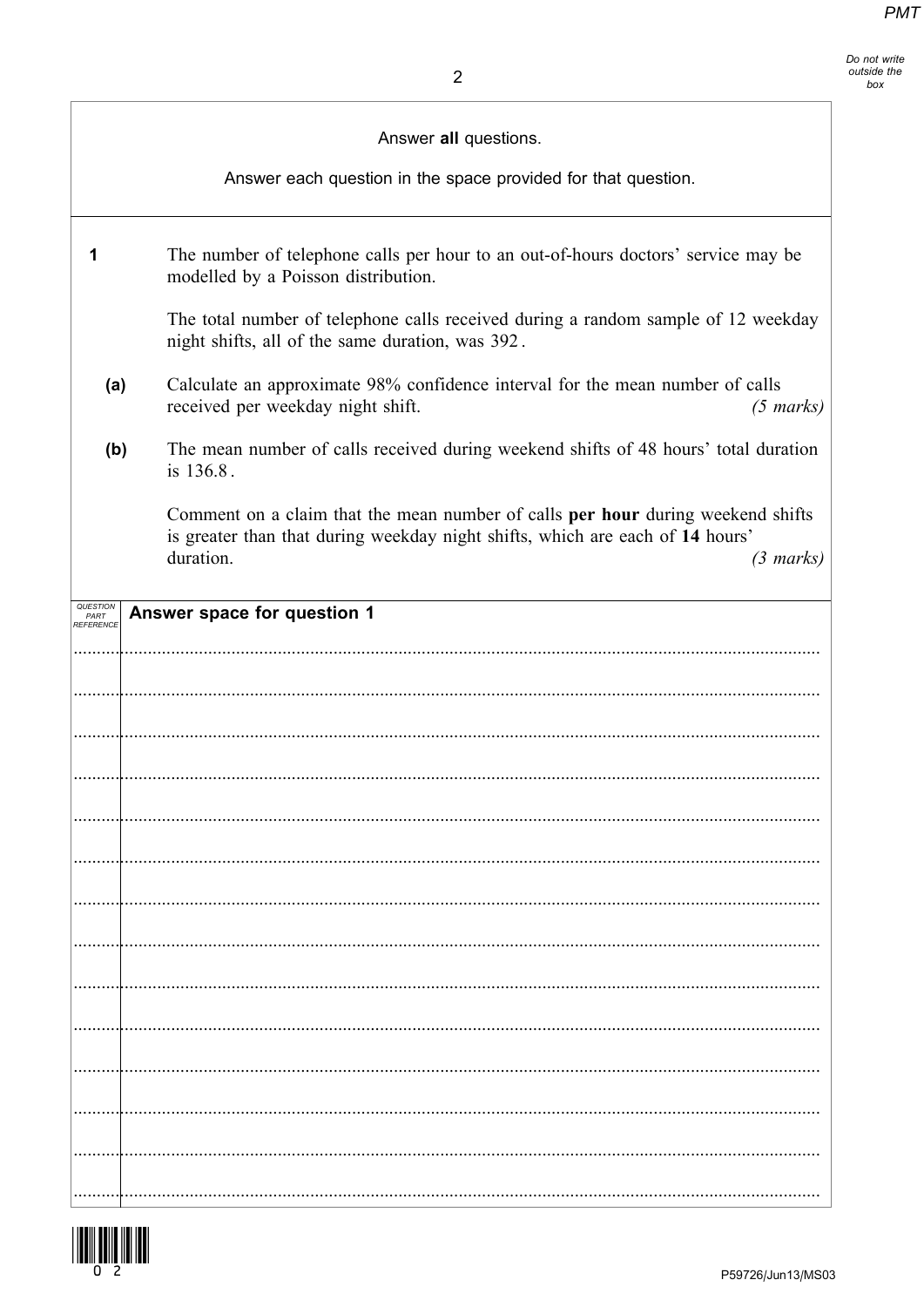Do not write<br>outside the<br>box

| QUESTION<br>PART<br>REFERENCE | Answer space for question 1 |
|-------------------------------|-----------------------------|
|                               |                             |
|                               |                             |
|                               |                             |
|                               |                             |
|                               |                             |
|                               |                             |
|                               |                             |
|                               |                             |
|                               |                             |
|                               |                             |
|                               |                             |
|                               |                             |
|                               |                             |
|                               |                             |
|                               |                             |
|                               |                             |
|                               |                             |
|                               |                             |
|                               |                             |
|                               |                             |
|                               |                             |
|                               |                             |
|                               |                             |
|                               |                             |
|                               |                             |
|                               |                             |
|                               |                             |
|                               |                             |
|                               |                             |
|                               |                             |
|                               |                             |
|                               |                             |

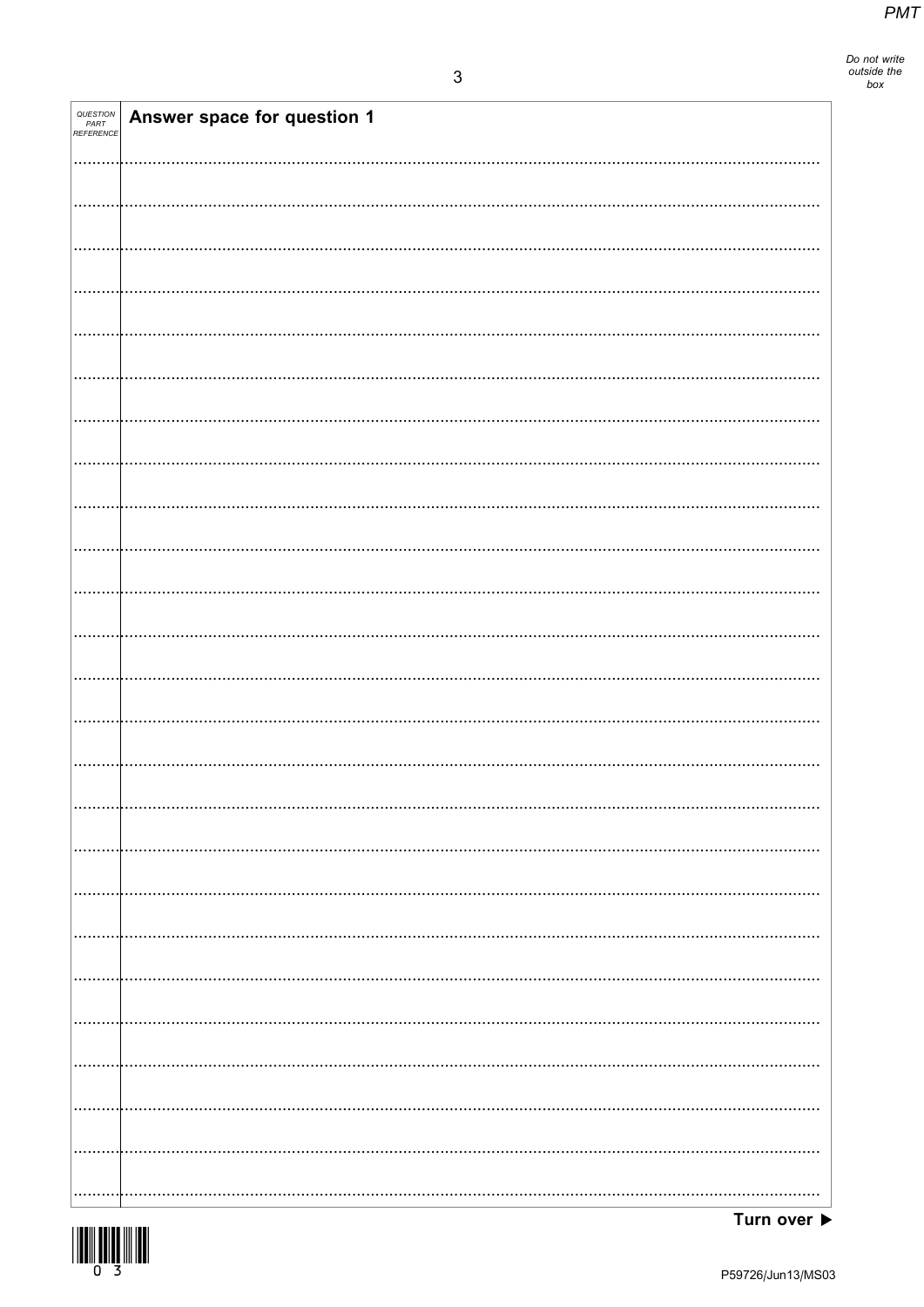| $\mathbf 2$                   |     | On a rail route between two stations, A and B, 90% of trains leave A on time and<br>10% of trains leave A late.                                     |                     |
|-------------------------------|-----|-----------------------------------------------------------------------------------------------------------------------------------------------------|---------------------|
|                               |     | Of those trains that leave A on time, 15% arrive at B early, 75% arrive on time and<br>10% arrive late.                                             |                     |
|                               |     | Of those trains that leave A late, $35\%$ arrive at B on time and $65\%$ arrive late.                                                               |                     |
| (a)                           |     | Represent this information by a fully-labelled tree diagram.                                                                                        | $(3 \text{ marks})$ |
| (b)                           |     | Hence, or otherwise, calculate the probability that a train:                                                                                        |                     |
|                               | (i) | arrives at B early or on time;                                                                                                                      |                     |
|                               |     | (ii) left A on time, given that it arrived at B on time;                                                                                            |                     |
|                               |     | (iii) left A late, given that it was not late in arriving at B.                                                                                     | $(7 \text{ marks})$ |
| (c)                           |     | Two trains arrive late at B. Assuming that their journey times are independent,<br>calculate the probability that exactly one train left A on time. | $(4 \text{ marks})$ |
| QUESTION<br>PART<br>REFERENCE |     | Answer space for question 2                                                                                                                         |                     |
|                               |     |                                                                                                                                                     |                     |
|                               |     |                                                                                                                                                     |                     |
|                               |     |                                                                                                                                                     |                     |
|                               |     |                                                                                                                                                     |                     |
|                               |     |                                                                                                                                                     |                     |
|                               |     |                                                                                                                                                     |                     |
|                               |     |                                                                                                                                                     |                     |
|                               |     |                                                                                                                                                     |                     |
|                               |     |                                                                                                                                                     |                     |
|                               |     |                                                                                                                                                     |                     |
|                               |     |                                                                                                                                                     |                     |
|                               |     |                                                                                                                                                     |                     |
|                               |     |                                                                                                                                                     |                     |
|                               |     |                                                                                                                                                     |                     |
|                               |     |                                                                                                                                                     |                     |

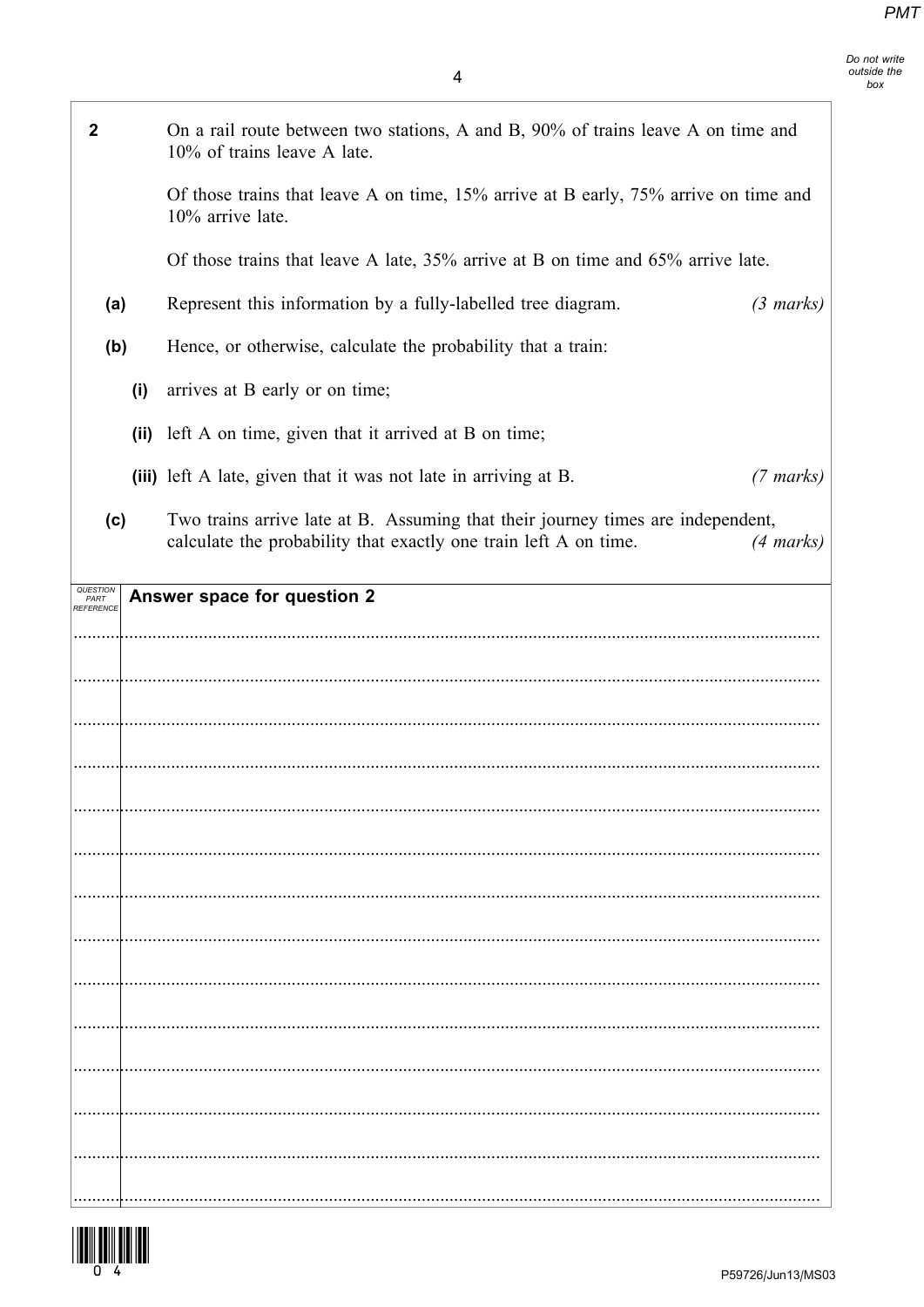Do not write<br>outside the<br>box

| QUESTION<br>PART<br>REFERENCE | Answer space for question 2 |
|-------------------------------|-----------------------------|
|                               |                             |
|                               |                             |
|                               |                             |
|                               |                             |
|                               |                             |
|                               |                             |
|                               |                             |
|                               |                             |
|                               |                             |
|                               |                             |
|                               |                             |
|                               |                             |
|                               |                             |
|                               |                             |
|                               |                             |
|                               |                             |
|                               |                             |
|                               |                             |
|                               |                             |
|                               |                             |
|                               |                             |
|                               |                             |
|                               |                             |
|                               |                             |
|                               |                             |

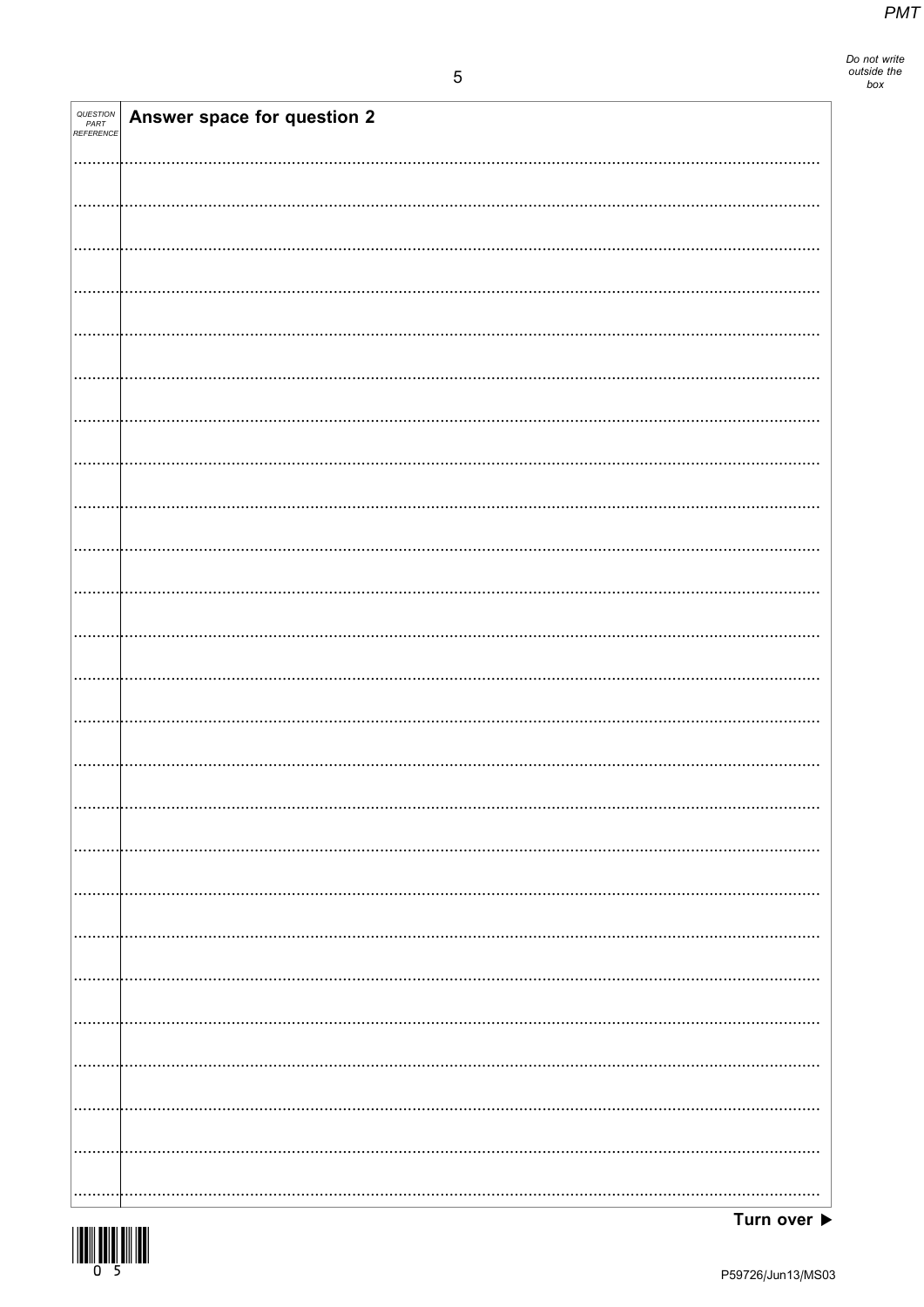| QUESTION<br>PART<br>REFERENCE | Answer space for question 2 |
|-------------------------------|-----------------------------|
|                               |                             |
|                               |                             |
|                               |                             |
|                               |                             |
|                               |                             |
|                               |                             |
|                               |                             |
|                               |                             |
|                               |                             |
|                               |                             |
|                               |                             |
|                               |                             |
|                               |                             |
|                               |                             |
|                               |                             |
|                               |                             |
|                               |                             |
|                               |                             |
|                               |                             |
|                               |                             |
|                               |                             |
|                               |                             |
|                               |                             |
|                               |                             |
|                               |                             |
|                               |                             |
|                               |                             |
|                               |                             |
|                               |                             |

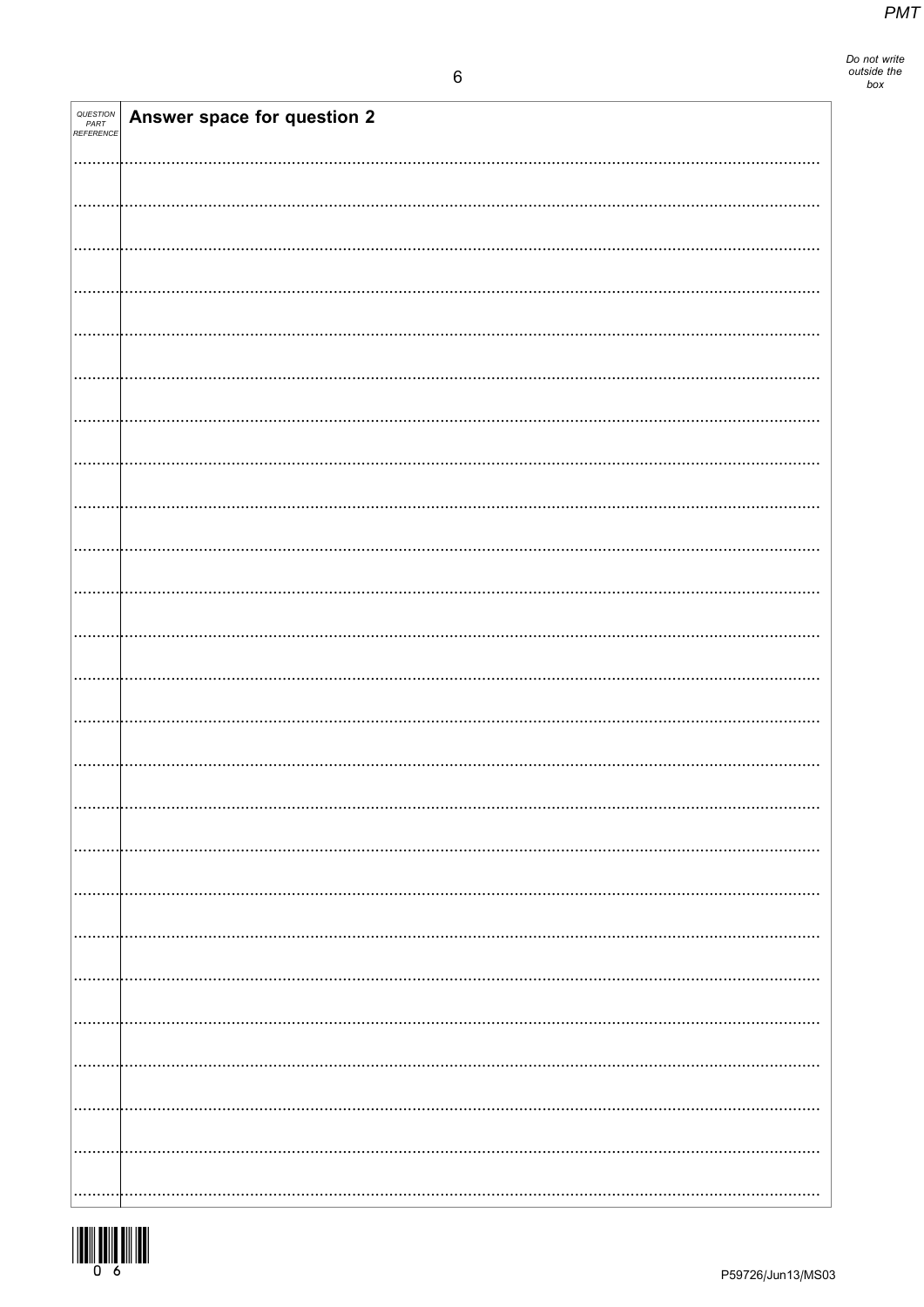Do not write<br>outside the<br>box

| QUESTION<br>PART<br>REFERENCE | Answer space for question 2 |
|-------------------------------|-----------------------------|
|                               |                             |
|                               |                             |
|                               |                             |
|                               |                             |
|                               |                             |
|                               |                             |
|                               |                             |
|                               |                             |
|                               |                             |
|                               |                             |
|                               |                             |
|                               |                             |
|                               |                             |
|                               |                             |
|                               |                             |
|                               |                             |
|                               |                             |
|                               |                             |
|                               |                             |
|                               |                             |
|                               |                             |
|                               |                             |
|                               |                             |
|                               |                             |
|                               |                             |

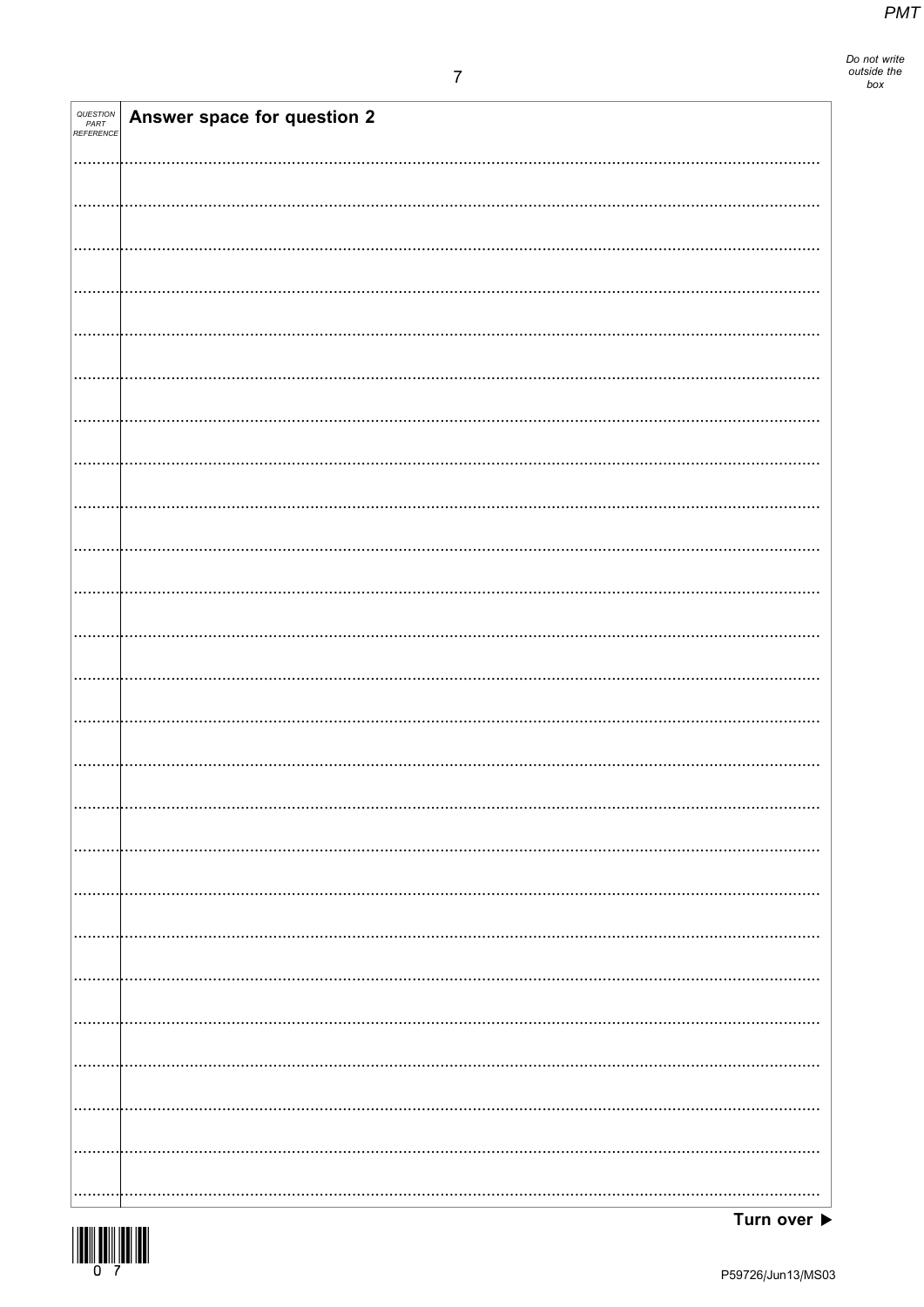Do not write outside the box

3 A builders' merchant's depot has two machines, X and Y, each of which can be used

The weight, in kilograms, delivered by machine X may be modelled by a normal

for filling bags with sand or gravel.

distribution with mean  $\mu_X$  and standard deviation 25.

|           | The weight, in kilograms, delivered by machine Y may be modelled by a normal<br>distribution with mean $\mu_{\rm Y}$ and standard deviation 30. |
|-----------|-------------------------------------------------------------------------------------------------------------------------------------------------|
|           | Fred, the depot's yardman, records the weights, in kilograms, of a random sample of<br>10 bags of sand delivered by machine X as                |
|           | 1055<br>1045<br>1000<br>985<br>1040<br>1025<br>1005<br>1030<br>1015<br>1060                                                                     |
|           | He also records the weights, in kilograms, of a random sample of 8 bags of gravel<br>delivered by machine Y as                                  |
|           | 1085<br>1035<br>1055<br>1055<br>1000<br>1050<br>1005<br>1075                                                                                    |
| (a)       | Construct a 95% confidence interval for $\mu_{\rm Y} - \mu_{\rm X}$ , giving the limits to the nearest<br>5 kg.<br>$(7 \text{ marks})$          |
| (b)       | Dot, the depot's manager, commented that Fred's data collection may have been<br>biased.                                                        |
|           | Justify her comment and explain how the possible bias could have been eliminated.<br>$(2 \text{ marks})$                                        |
| PART      | Answer space for question 3                                                                                                                     |
|           |                                                                                                                                                 |
|           |                                                                                                                                                 |
|           |                                                                                                                                                 |
|           |                                                                                                                                                 |
| REFERENCE |                                                                                                                                                 |
|           |                                                                                                                                                 |
|           |                                                                                                                                                 |
|           |                                                                                                                                                 |

.................................................................................................................................................................

.................................................................................................................................................................

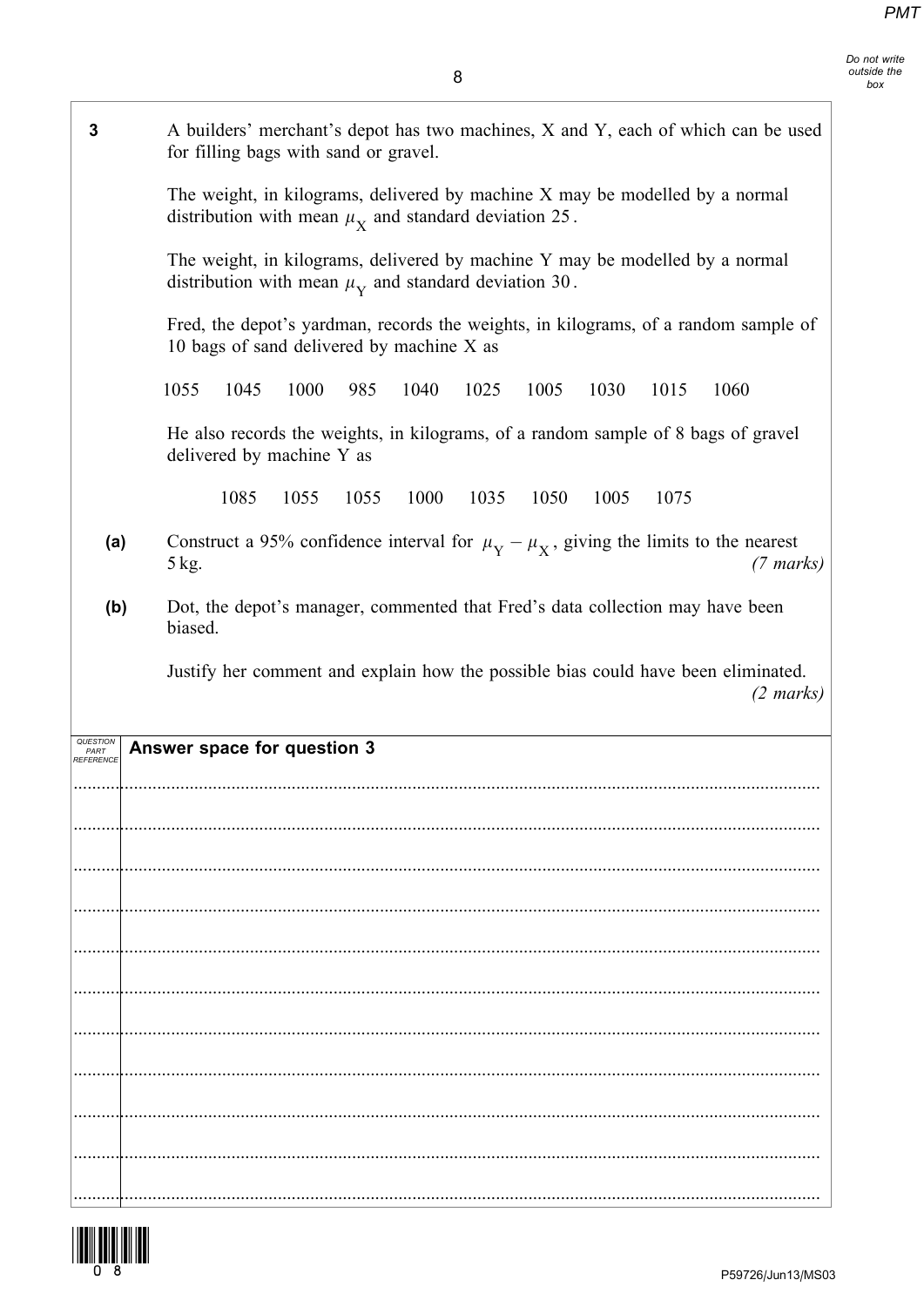Do not write<br>outside the<br>box

| QUESTION<br>PART<br>REFERENCE | Answer space for question 3 |
|-------------------------------|-----------------------------|
|                               |                             |
|                               |                             |
|                               |                             |
|                               |                             |
|                               |                             |
|                               |                             |
|                               |                             |
|                               |                             |
|                               |                             |
|                               |                             |
|                               |                             |
|                               |                             |
|                               |                             |
|                               |                             |
|                               |                             |
|                               |                             |
|                               |                             |
|                               |                             |
|                               |                             |
|                               |                             |
|                               |                             |
|                               |                             |
|                               |                             |
|                               |                             |
|                               |                             |
|                               |                             |



Turn over  $\blacktriangleright$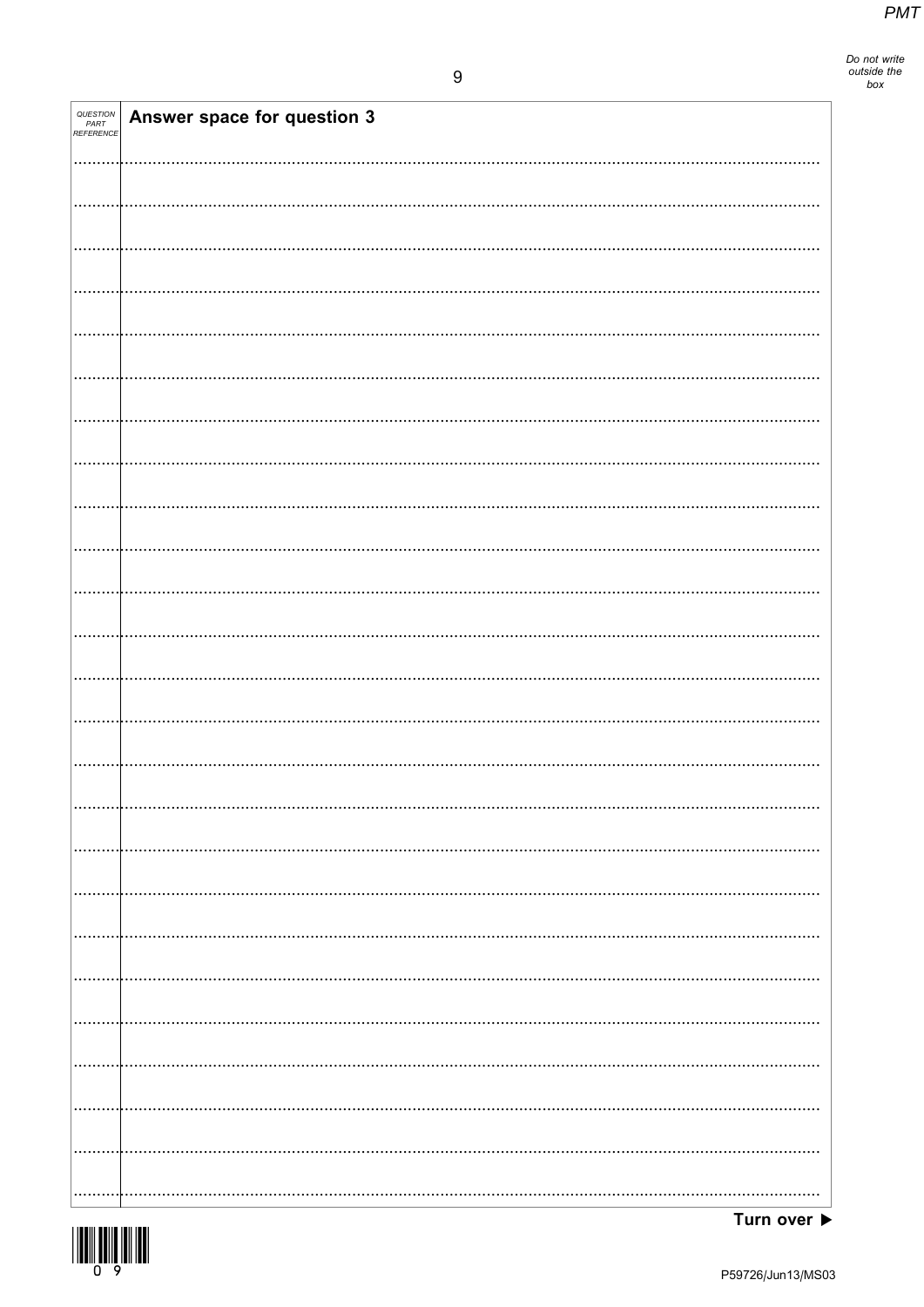| 4                                           | An analysis of a sample of 250 patients visiting a medical centre showed that<br>38 per cent were aged over 65 years.                                                                                                                                                                              |
|---------------------------------------------|----------------------------------------------------------------------------------------------------------------------------------------------------------------------------------------------------------------------------------------------------------------------------------------------------|
|                                             | An analysis of a sample of 100 patients visiting a dental practice showed that<br>21 per cent were aged over 65 years.                                                                                                                                                                             |
|                                             | Assume that each of these two samples has been randomly selected.                                                                                                                                                                                                                                  |
|                                             | Investigate, at the 5% level of significance, the hypothesis that the percentage of<br>patients visiting the medical centre, who are aged over 65 years, exceeds that of<br>patients visiting the dental practice, who are aged over 65 years, by more than<br>10 per cent.<br>$(8 \text{ marks})$ |
| <i><b>QUESTIOI</b></i><br>PART<br>REFERENCE | Answer space for question 4                                                                                                                                                                                                                                                                        |
|                                             |                                                                                                                                                                                                                                                                                                    |
|                                             |                                                                                                                                                                                                                                                                                                    |
|                                             |                                                                                                                                                                                                                                                                                                    |
|                                             |                                                                                                                                                                                                                                                                                                    |
|                                             |                                                                                                                                                                                                                                                                                                    |
|                                             |                                                                                                                                                                                                                                                                                                    |
|                                             |                                                                                                                                                                                                                                                                                                    |
|                                             |                                                                                                                                                                                                                                                                                                    |
|                                             |                                                                                                                                                                                                                                                                                                    |
|                                             |                                                                                                                                                                                                                                                                                                    |
|                                             |                                                                                                                                                                                                                                                                                                    |
|                                             |                                                                                                                                                                                                                                                                                                    |
|                                             |                                                                                                                                                                                                                                                                                                    |
|                                             |                                                                                                                                                                                                                                                                                                    |
|                                             |                                                                                                                                                                                                                                                                                                    |
|                                             |                                                                                                                                                                                                                                                                                                    |
|                                             |                                                                                                                                                                                                                                                                                                    |
|                                             |                                                                                                                                                                                                                                                                                                    |



-F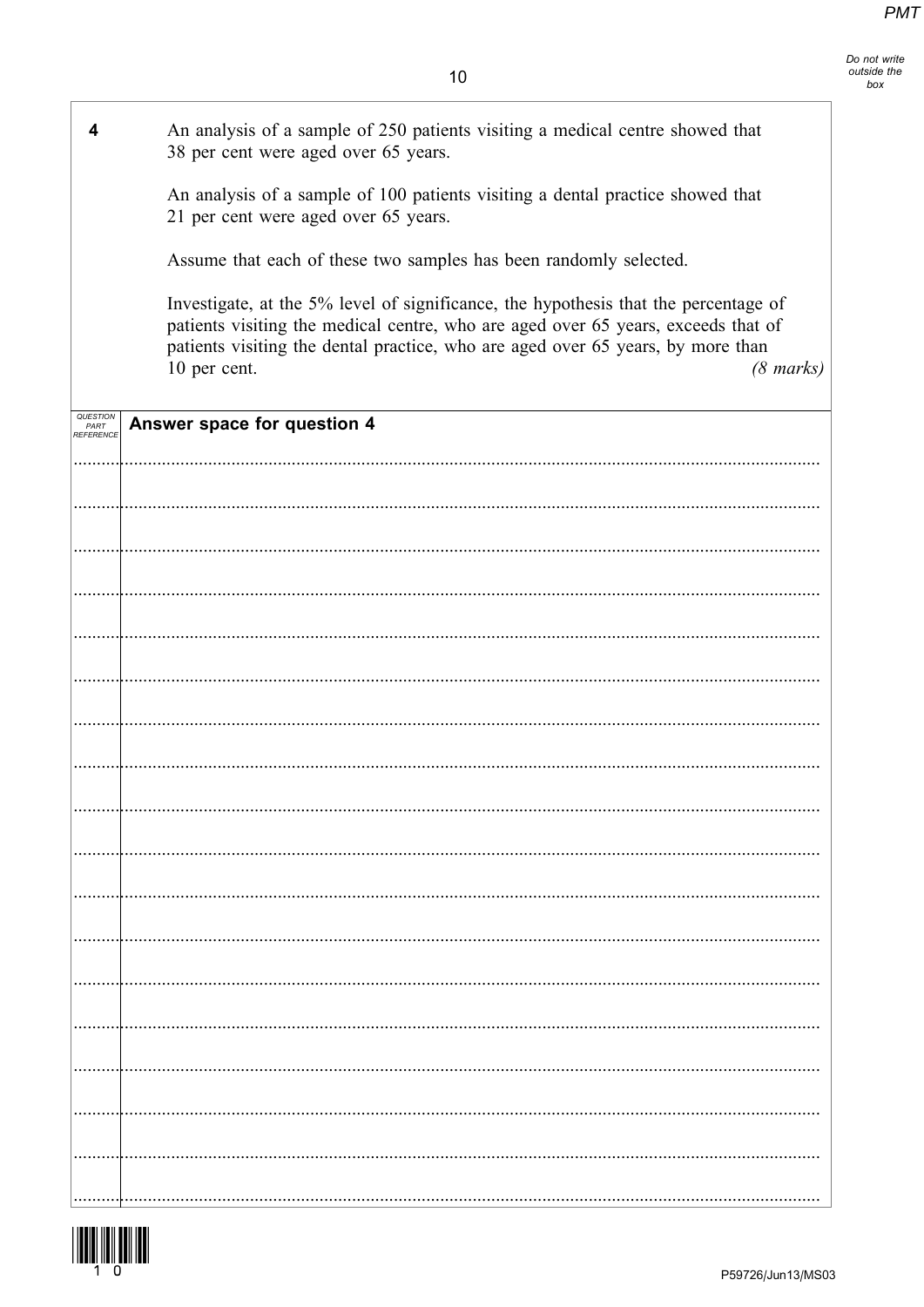Do not write<br>outside the<br>box

| QUESTION<br>PART<br>REFERENCE | Answer space for question 4 |
|-------------------------------|-----------------------------|
|                               |                             |
|                               |                             |
|                               |                             |
|                               |                             |
|                               |                             |
|                               |                             |
|                               |                             |
|                               |                             |
|                               |                             |
|                               |                             |
|                               |                             |
|                               |                             |
|                               |                             |
|                               |                             |
|                               |                             |
|                               |                             |
|                               |                             |
|                               |                             |
|                               |                             |
|                               |                             |
|                               |                             |
|                               |                             |
|                               |                             |
|                               |                             |
|                               |                             |
|                               |                             |
|                               |                             |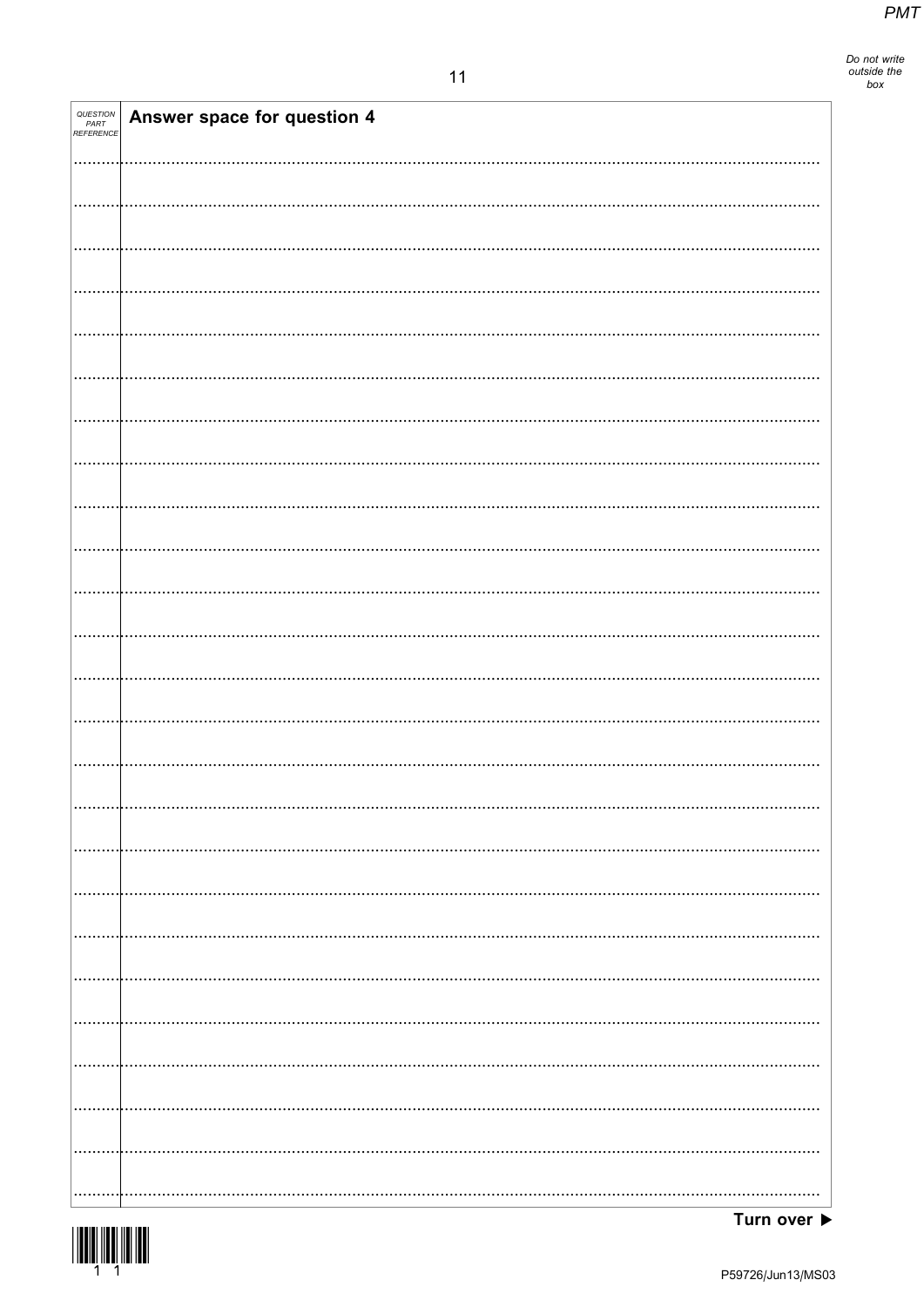Do not write outside the box

| 5                             |     | The schedule for an organisation's afternoon meeting is as follows.                                                                          |                     |
|-------------------------------|-----|----------------------------------------------------------------------------------------------------------------------------------------------|---------------------|
|                               |     | Session A (Speaker 1)<br>2.00 pm to $3.15$ pm<br>Session B (Discussion)<br>3.15 pm to 3.45 pm<br>Session C (Speaker 2)<br>3.45 pm to 5.00 pm |                     |
|                               |     | Records show that:                                                                                                                           |                     |
|                               |     | the duration, $X$ , of Session A has mean 68 minutes and standard deviation<br>10 minutes;                                                   |                     |
|                               |     | the duration, Y, of Session B has mean 25 minutes and standard deviation<br>5 minutes;                                                       |                     |
|                               |     | the duration, Z, of Session C has mean 73 minutes and standard deviation<br>15 minutes;                                                      |                     |
|                               |     | and that:                                                                                                                                    |                     |
|                               |     | $\rho_{XZ} = 0$ $\rho_{XY} = -0.8$ $\rho_{YZ} = 0$                                                                                           |                     |
| (a)                           |     | Determine the means and the variances of:                                                                                                    |                     |
|                               |     | (i) $L = X + Z$ ;                                                                                                                            | $(2 \text{ marks})$ |
|                               |     | (iii) $M = X + Y$ .                                                                                                                          | $(3 \text{ marks})$ |
| (b)                           |     | Assuming that $L$ and $M$ are each normally distributed, determine the probability that:                                                     |                     |
|                               | (i) | the total time for the two speaker sessions is less than $2\frac{1}{2}$ hours;                                                               | $(2 \text{ marks})$ |
|                               |     | (ii) Session C is late in starting.                                                                                                          | $(3 \text{ marks})$ |
| QUESTION<br>PART<br>REFERENCE |     | Answer space for question 5                                                                                                                  |                     |
|                               |     |                                                                                                                                              |                     |
|                               |     |                                                                                                                                              |                     |
|                               |     |                                                                                                                                              |                     |
|                               |     |                                                                                                                                              |                     |
|                               |     |                                                                                                                                              |                     |
|                               |     |                                                                                                                                              |                     |

.................................................................................................................................................................

.................................................................................................................................................................

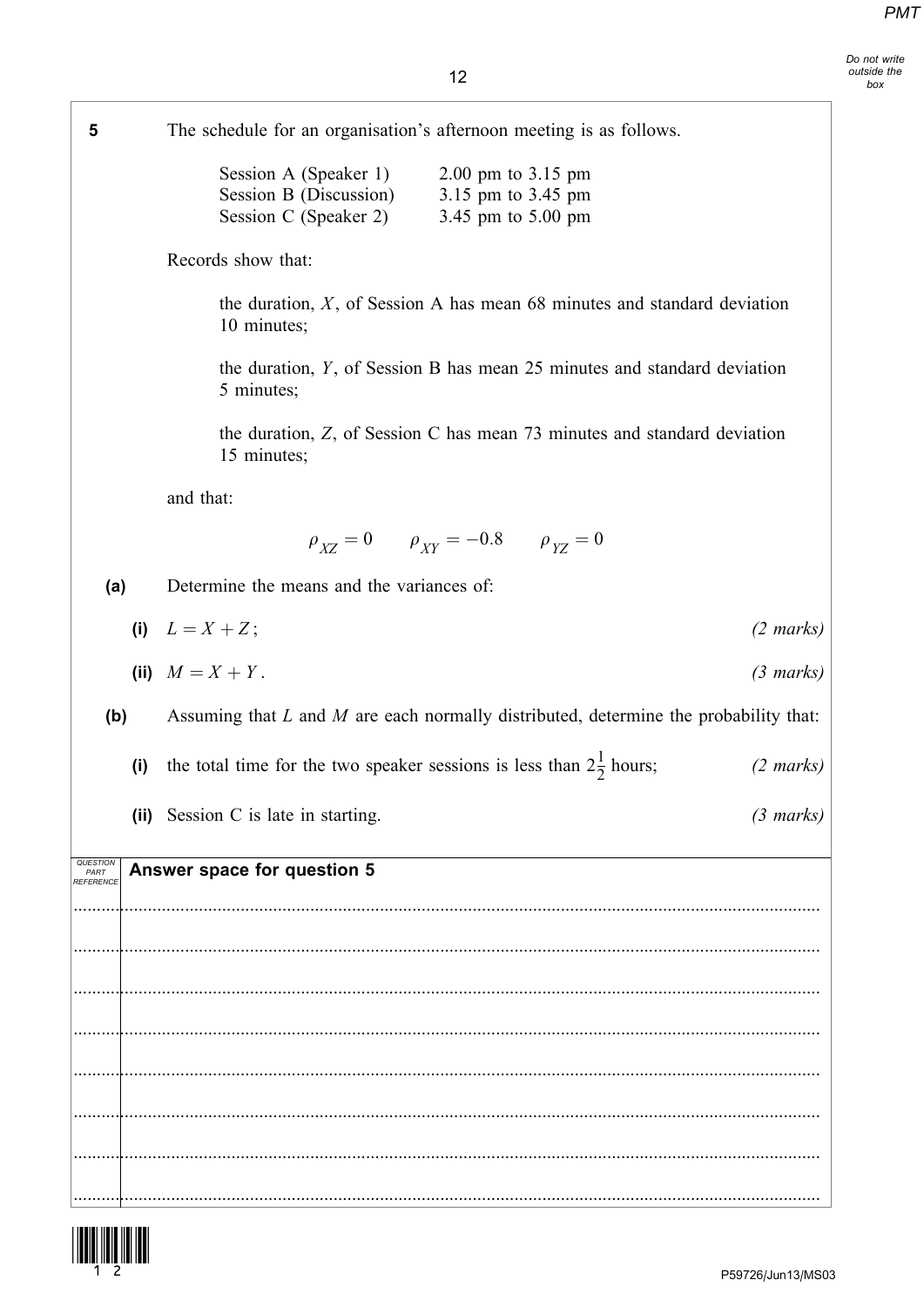Do not write<br>outside the<br>box

| QUESTION<br>PART<br>REFERENCE | Answer space for question 5 |
|-------------------------------|-----------------------------|
|                               |                             |
|                               |                             |
|                               |                             |
|                               |                             |
|                               |                             |
|                               |                             |
|                               |                             |
|                               |                             |
|                               |                             |
|                               |                             |
|                               |                             |
|                               |                             |
|                               |                             |
|                               |                             |
|                               |                             |
|                               |                             |
|                               |                             |
|                               |                             |
|                               |                             |
|                               |                             |
|                               |                             |
|                               |                             |
|                               |                             |
|                               |                             |
|                               |                             |

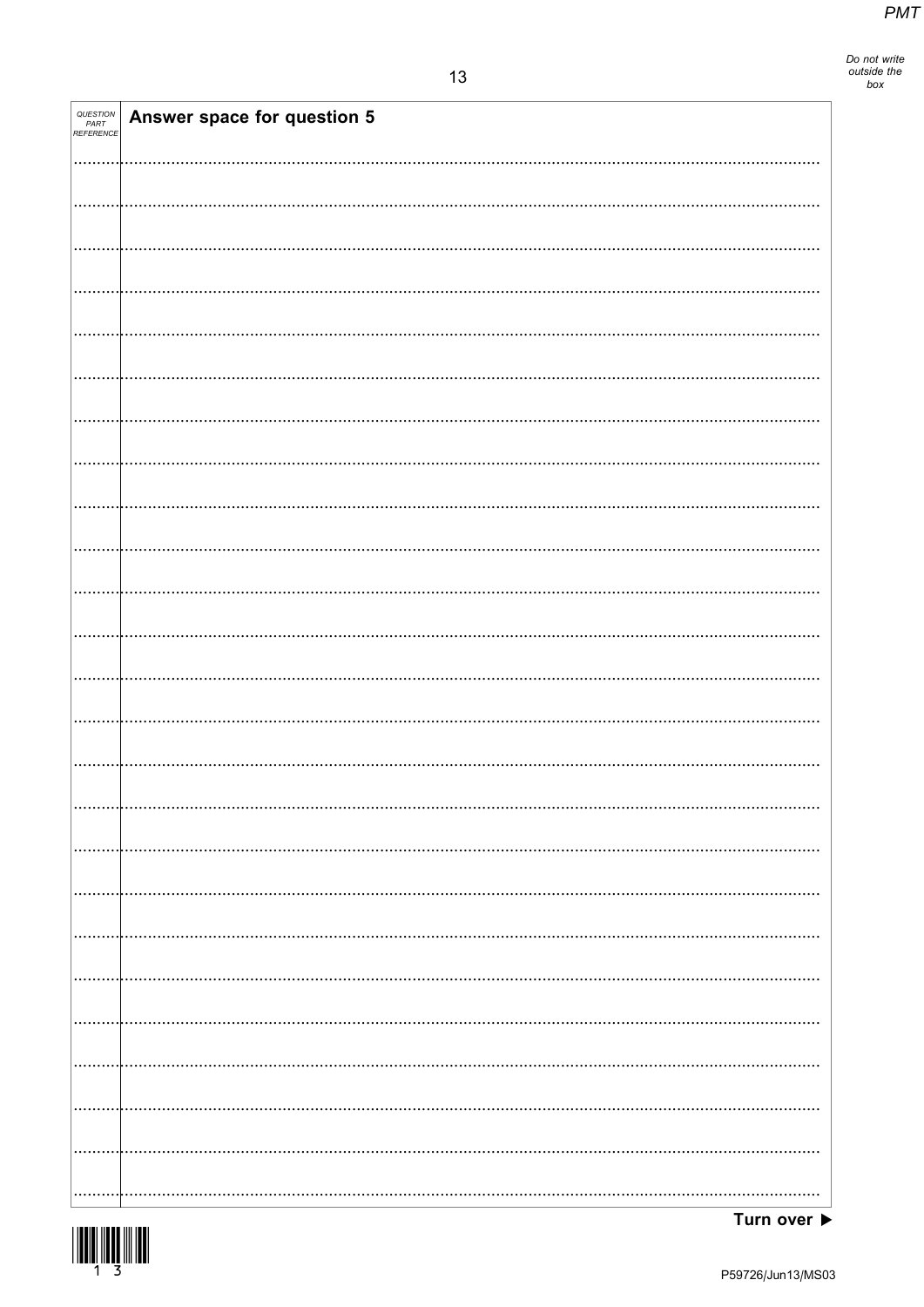| QUESTION<br>PART<br>REFERENCE | Answer space for question 5 |
|-------------------------------|-----------------------------|
|                               |                             |
|                               |                             |
|                               |                             |
|                               |                             |
|                               |                             |
|                               |                             |
|                               |                             |
|                               |                             |
|                               |                             |
|                               |                             |
|                               |                             |
|                               |                             |
|                               |                             |
|                               |                             |
|                               |                             |
|                               |                             |
|                               |                             |
|                               |                             |
|                               |                             |
|                               |                             |
|                               |                             |
|                               |                             |
|                               |                             |
|                               |                             |
|                               |                             |
|                               |                             |

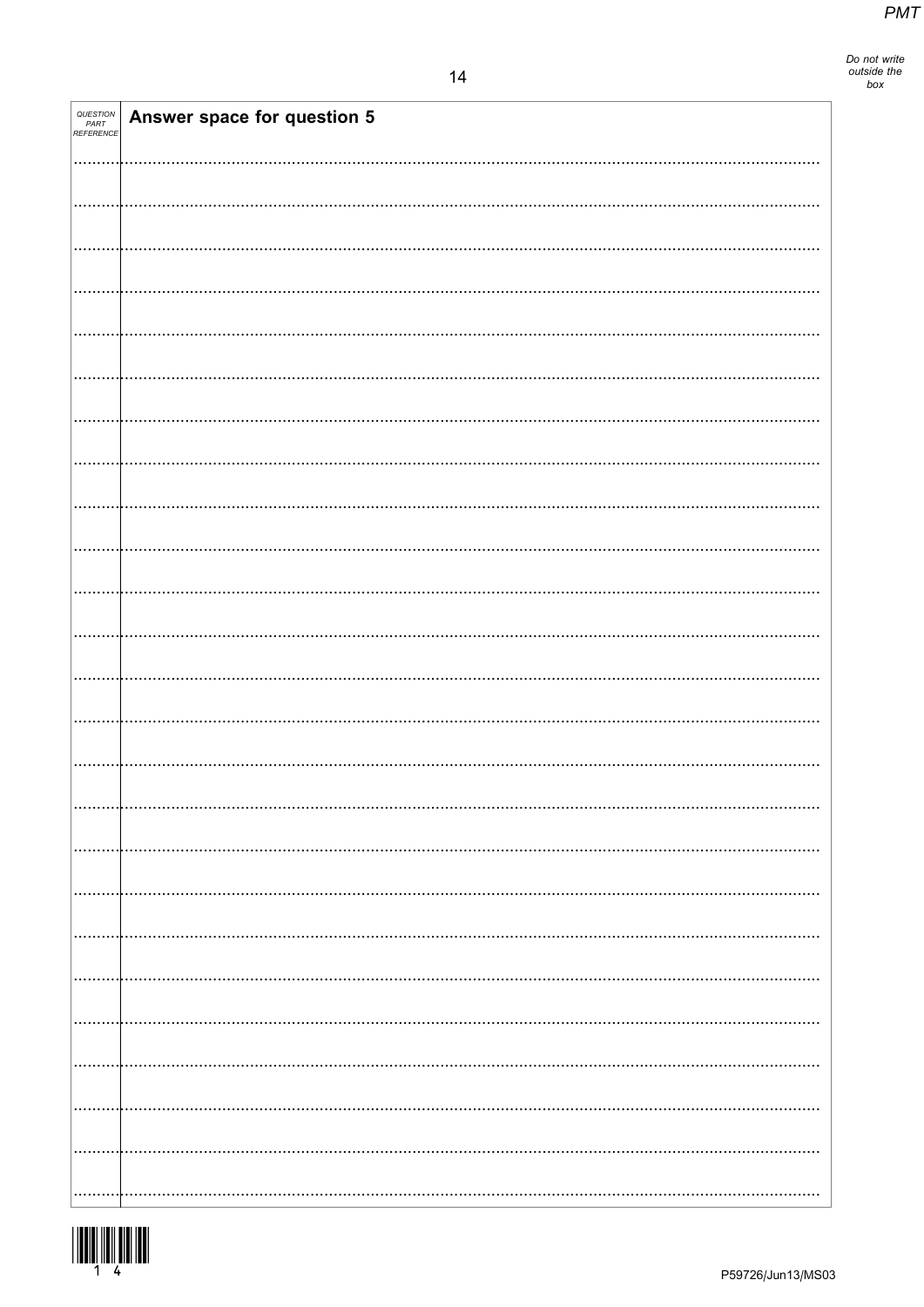Do not write<br>outside the<br>box

| QUESTION<br>PART<br>REFERENCE | Answer space for question 5 |
|-------------------------------|-----------------------------|
|                               |                             |
|                               |                             |
|                               |                             |
|                               |                             |
|                               |                             |
|                               |                             |
|                               |                             |
|                               |                             |
|                               |                             |
|                               |                             |
|                               |                             |
|                               |                             |
|                               |                             |
|                               |                             |
|                               |                             |
|                               |                             |
|                               |                             |
|                               |                             |
|                               |                             |
|                               |                             |
|                               |                             |
|                               |                             |
|                               |                             |
|                               |                             |
|                               |                             |

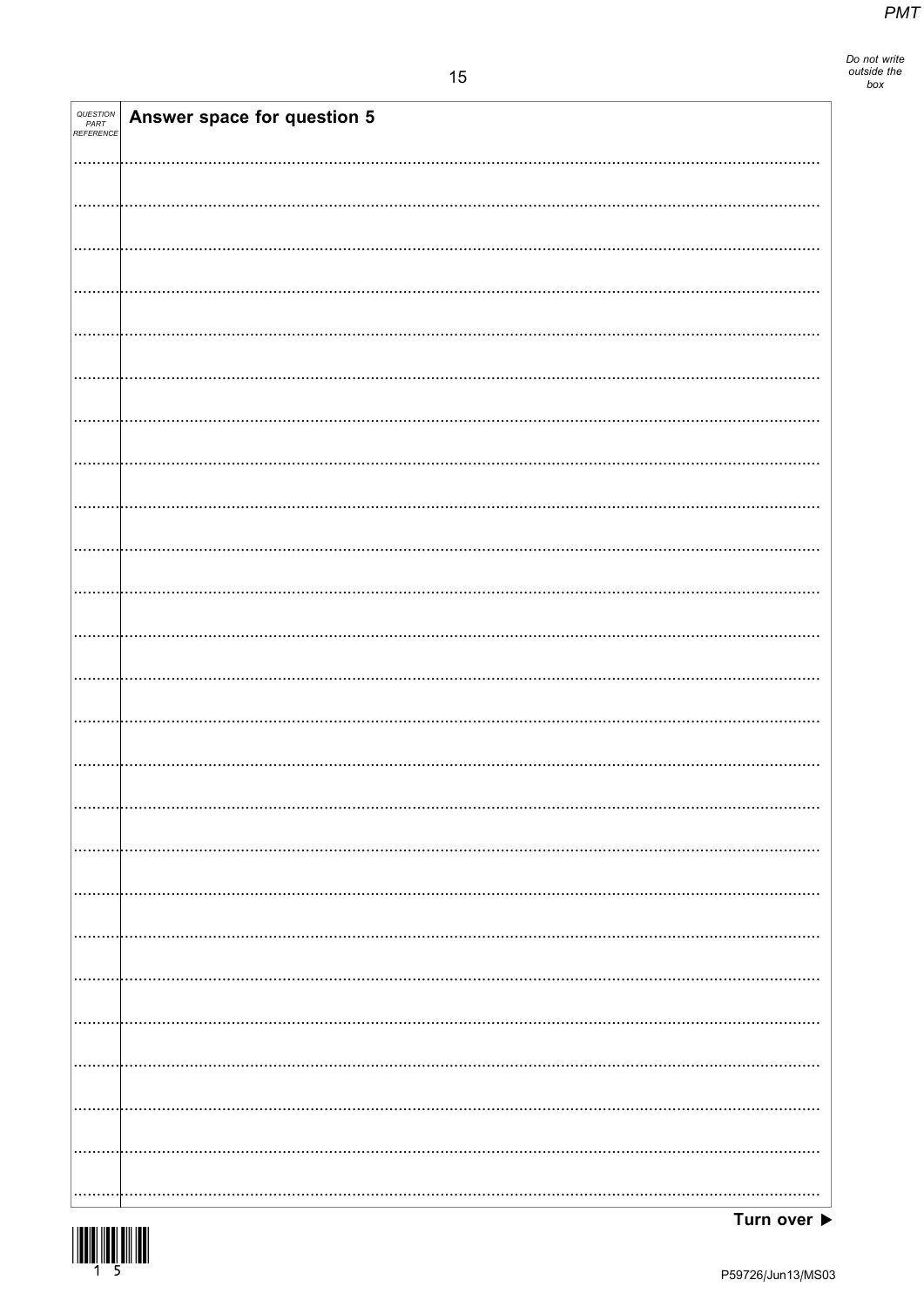Do not write outside the box

1

| 6 |           | The demand for a <i>WWSatNav</i> at a superstore may be modelled by a Poisson<br>distribution with a mean of 2.5 per day. The superstore is open 6 days each week,<br>from Monday morning to Saturday evening.                                                                |
|---|-----------|-------------------------------------------------------------------------------------------------------------------------------------------------------------------------------------------------------------------------------------------------------------------------------|
|   | $(a)$ (i) | Determine the probability that the demand for <i>WWSatNavs</i> during a particular week<br>is at most 18.<br>$(2 \text{ marks})$                                                                                                                                              |
|   | (ii)      | The superstore receives a delivery of <i>WWSatNavs</i> on each Sunday evening. The<br>manager, Meena, requires that the probability of WWSatNavs being out of stock<br>during a week should be at most 5%.                                                                    |
|   |           | Determine the minimum number of <i>WWSatNavs</i> that Meena requires to be in stock<br>after a delivery.<br>$(2 \text{ marks})$                                                                                                                                               |
|   | $(b)$ (i) | Use a distributional approximation to estimate the probability that the demand for<br>WWSatNavs during a period of 2 weeks is more than 35.<br>(4 marks)                                                                                                                      |
|   | (ii)      | Changes to the superstore's delivery schedule result in it receiving a delivery of<br>WWSatNavs on alternate Sunday evenings. Meena now requires that the probability<br>of WWSatNavs being out of stock during the 2 weeks following a delivery should be<br>at most $5\%$ . |
|   |           | Use a distributional approximation to determine the minimum number of WWSatNavs<br>that Meena now requires to be in stock after a delivery.<br>$(3 \text{ marks})$                                                                                                            |
|   |           | Answer space for question 6                                                                                                                                                                                                                                                   |
|   |           |                                                                                                                                                                                                                                                                               |
|   |           |                                                                                                                                                                                                                                                                               |
|   |           |                                                                                                                                                                                                                                                                               |
|   |           |                                                                                                                                                                                                                                                                               |
|   |           |                                                                                                                                                                                                                                                                               |
|   |           |                                                                                                                                                                                                                                                                               |
|   |           |                                                                                                                                                                                                                                                                               |
|   |           |                                                                                                                                                                                                                                                                               |
|   |           |                                                                                                                                                                                                                                                                               |
|   |           |                                                                                                                                                                                                                                                                               |
|   |           |                                                                                                                                                                                                                                                                               |
|   |           |                                                                                                                                                                                                                                                                               |

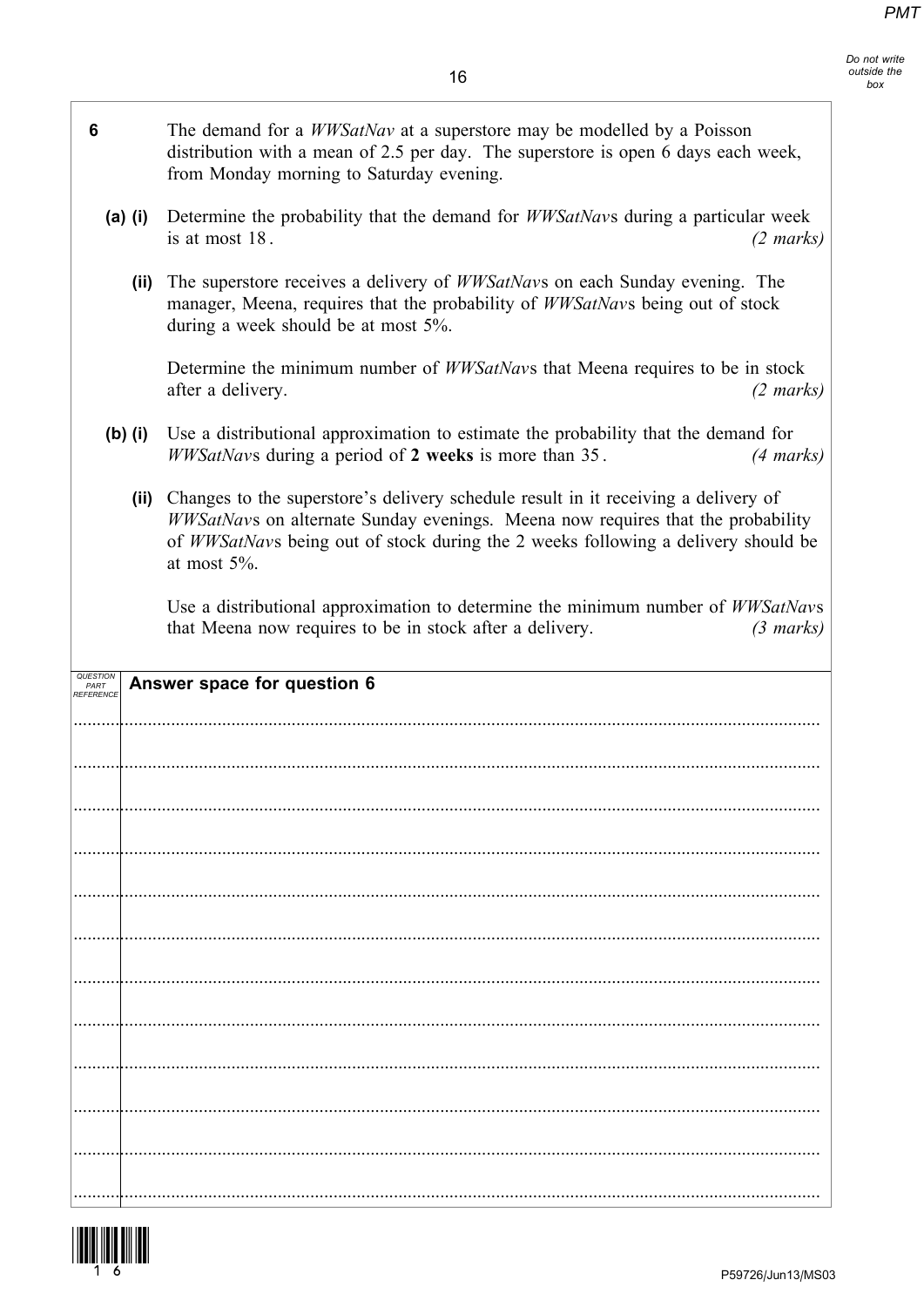| <i>QUESTION<br/>PART<br/>REFERENCE</i> | Answer space for question 6 |
|----------------------------------------|-----------------------------|
|                                        |                             |
|                                        |                             |
|                                        |                             |
|                                        |                             |
|                                        |                             |
|                                        |                             |
|                                        |                             |
|                                        |                             |
|                                        |                             |
|                                        |                             |
|                                        |                             |
|                                        |                             |
|                                        |                             |
|                                        |                             |
|                                        |                             |
|                                        |                             |
|                                        |                             |
|                                        |                             |
|                                        |                             |
|                                        |                             |
|                                        |                             |
|                                        |                             |
|                                        |                             |
|                                        |                             |
|                                        |                             |
|                                        |                             |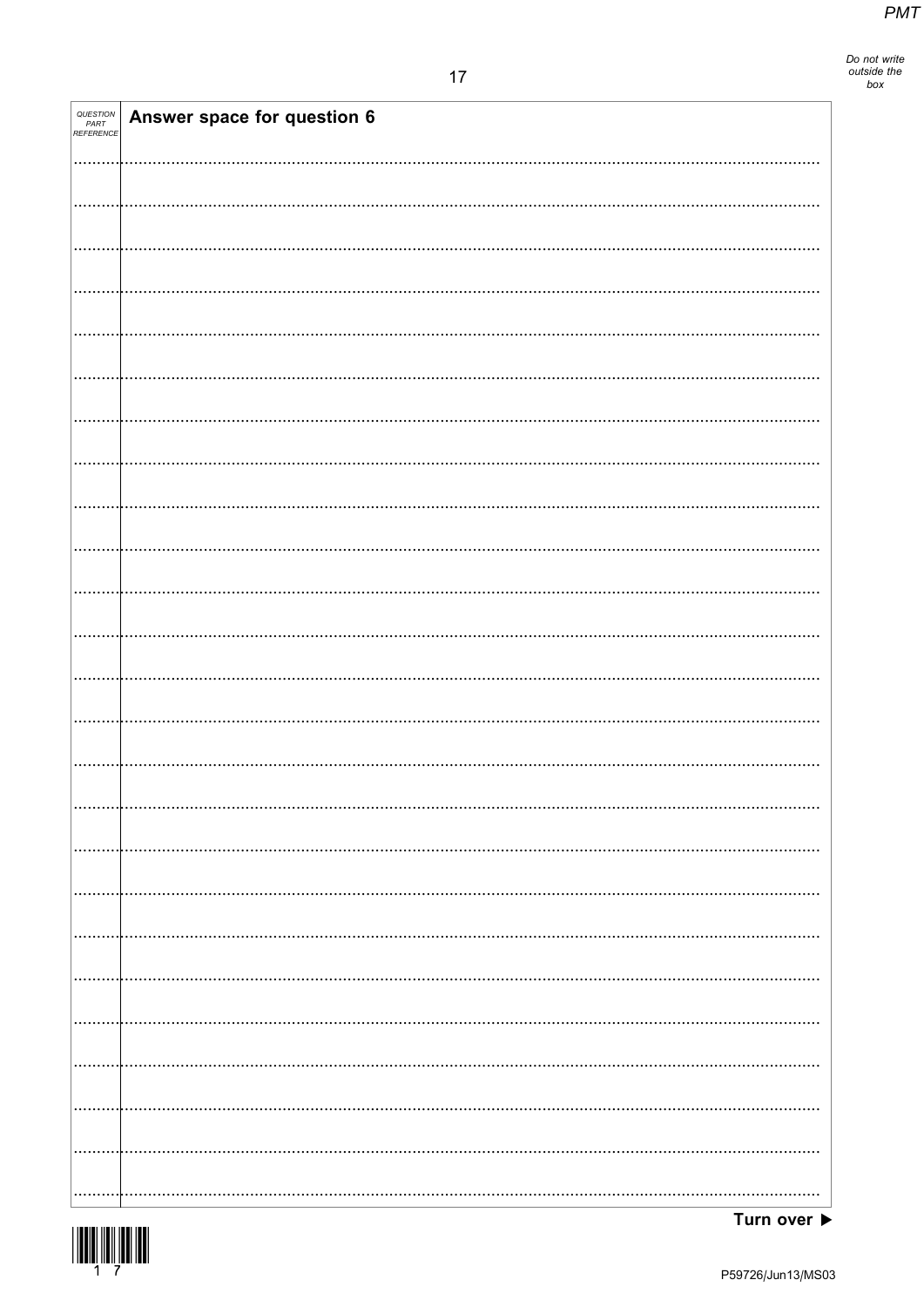| QUESTION<br>PART<br>REFERENCE | Answer space for question 6 |
|-------------------------------|-----------------------------|
|                               |                             |
|                               |                             |
|                               |                             |
|                               |                             |
|                               |                             |
|                               |                             |
|                               |                             |
|                               |                             |
|                               |                             |
|                               |                             |
|                               |                             |
|                               |                             |
|                               |                             |
|                               |                             |
|                               |                             |
|                               |                             |
|                               |                             |
|                               |                             |
|                               |                             |
|                               |                             |
|                               |                             |
|                               |                             |
|                               |                             |
|                               |                             |
|                               |                             |
|                               |                             |
|                               |                             |
|                               |                             |
|                               |                             |
|                               |                             |
|                               |                             |
|                               |                             |

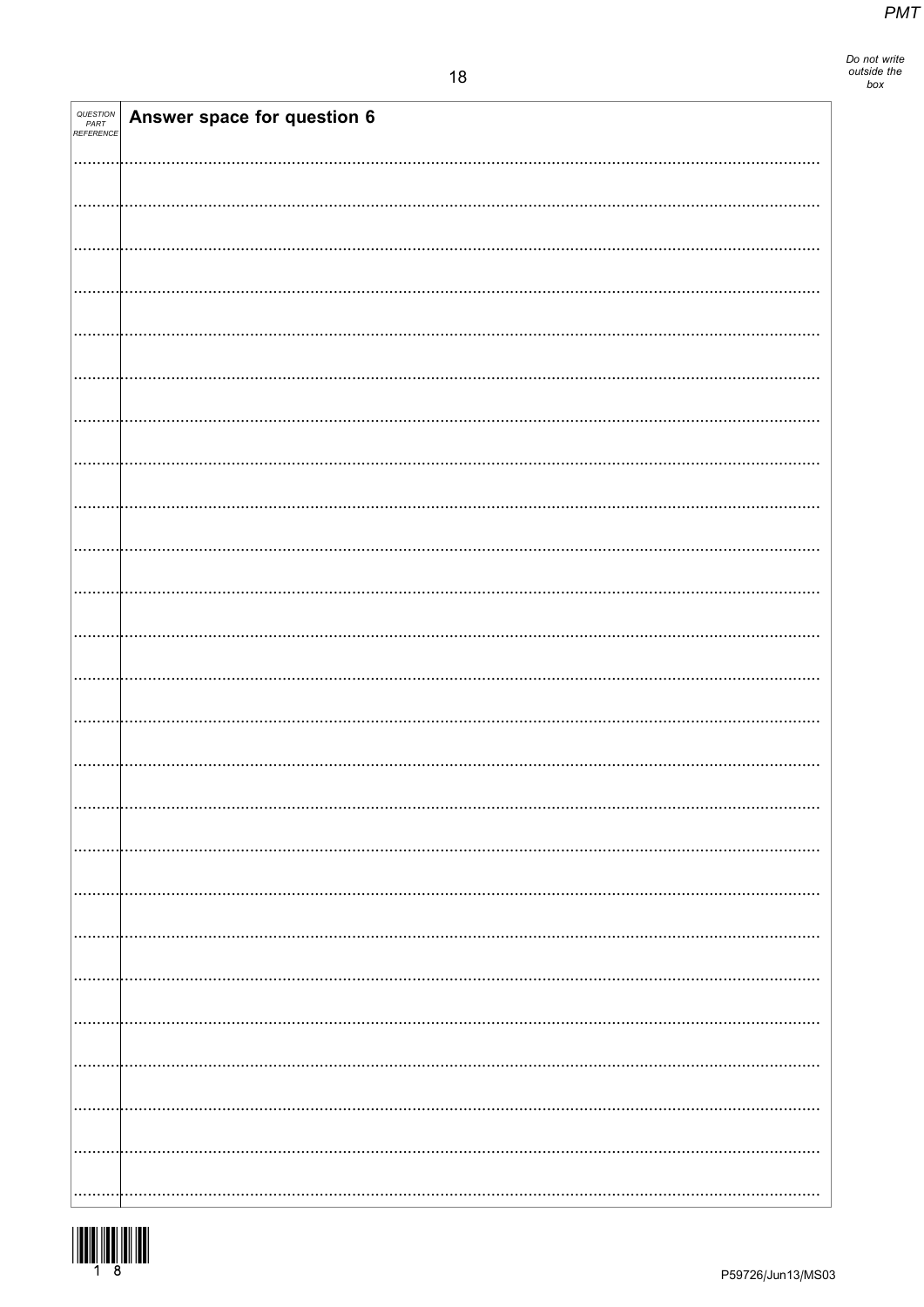Do not write<br>outside the<br>box

| <i>QUESTION<br/>PART<br/>REFERENCE</i> | Answer space for question 6 |
|----------------------------------------|-----------------------------|
|                                        |                             |
|                                        |                             |
|                                        |                             |
|                                        |                             |
|                                        |                             |
|                                        |                             |
|                                        |                             |
|                                        |                             |
|                                        |                             |
|                                        |                             |
|                                        |                             |
|                                        |                             |
|                                        |                             |
|                                        |                             |
|                                        |                             |
|                                        |                             |
|                                        |                             |
|                                        |                             |
|                                        |                             |
|                                        |                             |
|                                        |                             |
|                                        |                             |
|                                        |                             |
|                                        |                             |
|                                        |                             |
|                                        |                             |
|                                        |                             |
|                                        |                             |
|                                        |                             |
|                                        |                             |
|                                        |                             |
|                                        |                             |
|                                        |                             |

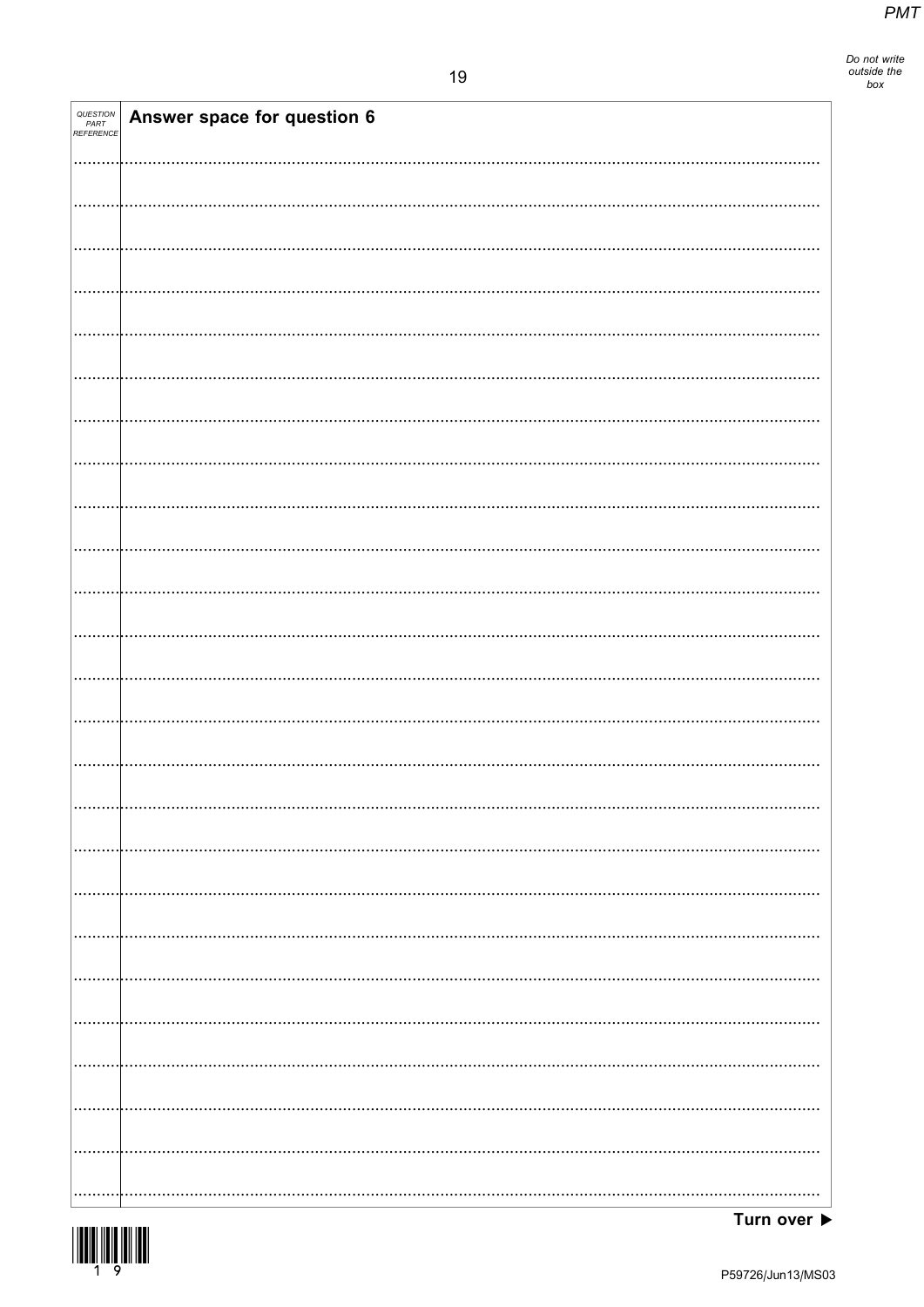Do not write outside the box

| $\overline{\mathbf{r}}$       |      | It is claimed that the proportion, $P$ , of people who prefer cooked fresh garden peas to<br>cooked frozen garden peas is greater than 0.50.                                                                                                                                                                         |  |
|-------------------------------|------|----------------------------------------------------------------------------------------------------------------------------------------------------------------------------------------------------------------------------------------------------------------------------------------------------------------------|--|
| (a)                           |      | In an attempt to investigate this claim, a sample of 50 people were each given an<br>unlabelled portion of cooked fresh garden peas and an unlabelled portion of cooked<br>frozen garden peas to taste. After tasting each portion, the people were each asked to<br>state which of the two portions they preferred. |  |
|                               |      | Of the 50 people sampled, 29 preferred the cooked fresh garden peas.                                                                                                                                                                                                                                                 |  |
|                               |      | Assuming that the 50 people may be considered to constitute a random sample, use a<br>binomial distribution and the 10% level of significance to investigate the claim.<br>$(6 \text{ marks})$                                                                                                                       |  |
| (b)                           |      | It was then decided to repeat the tasting in part (a) but to involve a sample of 500,<br>rather than 50, people.                                                                                                                                                                                                     |  |
|                               |      | Of the 500 people sampled, 271 preferred the cooked fresh garden peas.                                                                                                                                                                                                                                               |  |
|                               | (i)  | Assuming that the 500 people may be considered to constitute a random sample, use<br>an approximation to the distribution of the sample proportion, $\hat{P}$ , and the 10% level<br>of significance to again investigate the claim.<br>(4 marks)                                                                    |  |
|                               | (ii) | The critical value of $\hat{P}$ for the test in part (b)(i) is 0.529, correct to three significant<br>figures. It is also given that, in fact, 55 per cent of people prefer cooked fresh<br>garden peas.                                                                                                             |  |
|                               |      | Estimate the power for a test of the claim that $P > 0.50$ based on a random sample<br>of 500 people and using the 10% level of significance.<br>$(5 \text{ marks})$                                                                                                                                                 |  |
| QUESTION<br>PART<br>REFERENCE |      | Answer space for question 7                                                                                                                                                                                                                                                                                          |  |
|                               |      |                                                                                                                                                                                                                                                                                                                      |  |
|                               |      |                                                                                                                                                                                                                                                                                                                      |  |
|                               |      |                                                                                                                                                                                                                                                                                                                      |  |
|                               |      |                                                                                                                                                                                                                                                                                                                      |  |
|                               |      |                                                                                                                                                                                                                                                                                                                      |  |
|                               |      |                                                                                                                                                                                                                                                                                                                      |  |
|                               |      |                                                                                                                                                                                                                                                                                                                      |  |
|                               |      |                                                                                                                                                                                                                                                                                                                      |  |
|                               |      |                                                                                                                                                                                                                                                                                                                      |  |
|                               |      |                                                                                                                                                                                                                                                                                                                      |  |

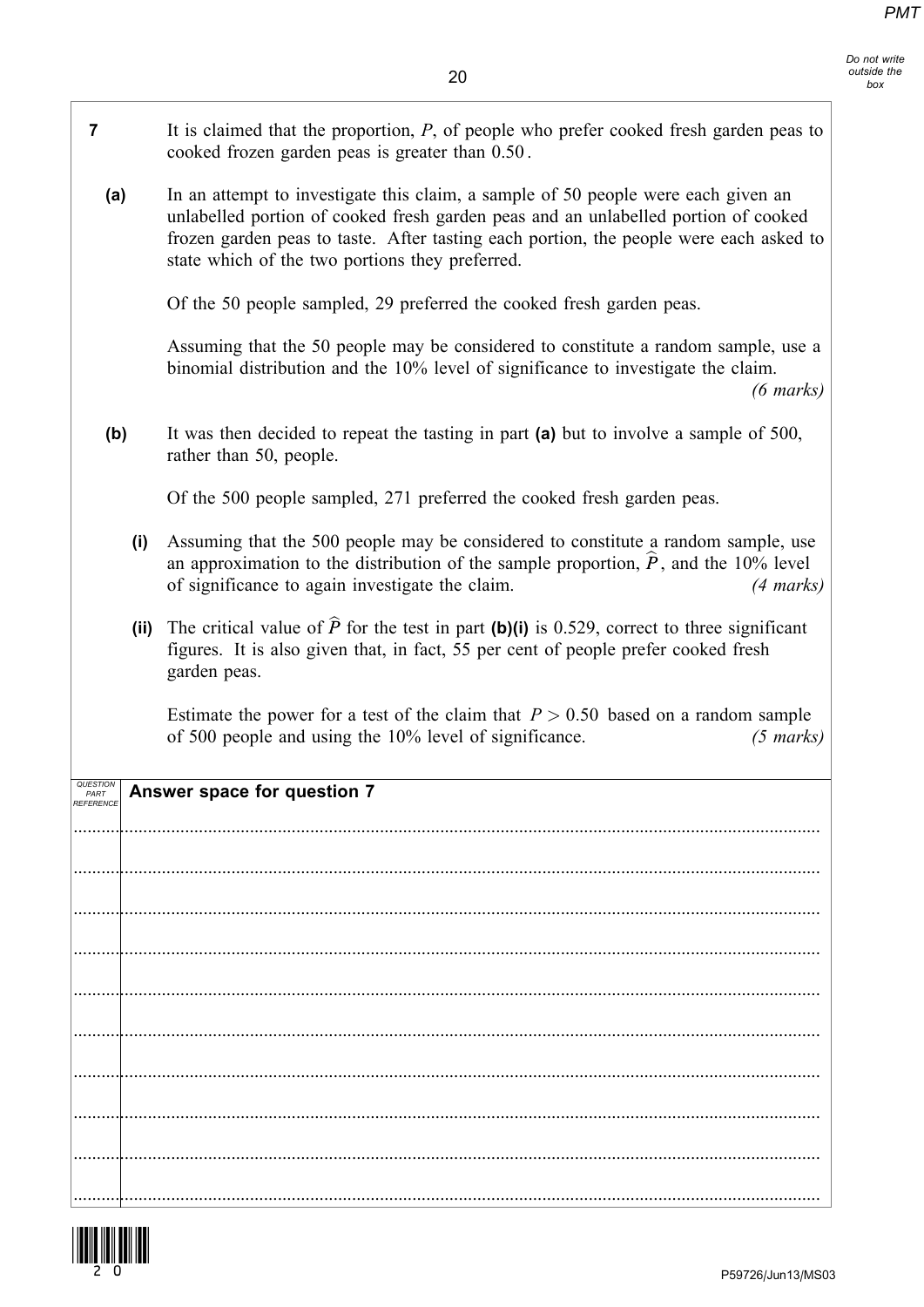Do not write<br>outside the<br>box

| <i>QUESTION<br/>PART<br/>REFERENCE</i> | Answer space for question 7 |
|----------------------------------------|-----------------------------|
|                                        |                             |
|                                        |                             |
|                                        |                             |
|                                        |                             |
|                                        |                             |
|                                        |                             |
|                                        |                             |
|                                        |                             |
|                                        |                             |
|                                        |                             |
|                                        |                             |
|                                        |                             |
|                                        |                             |
|                                        |                             |
|                                        |                             |
|                                        |                             |
|                                        |                             |
|                                        |                             |
|                                        |                             |
|                                        |                             |
|                                        |                             |
|                                        |                             |
|                                        |                             |
|                                        |                             |
|                                        |                             |
|                                        |                             |
|                                        |                             |
|                                        |                             |
|                                        |                             |

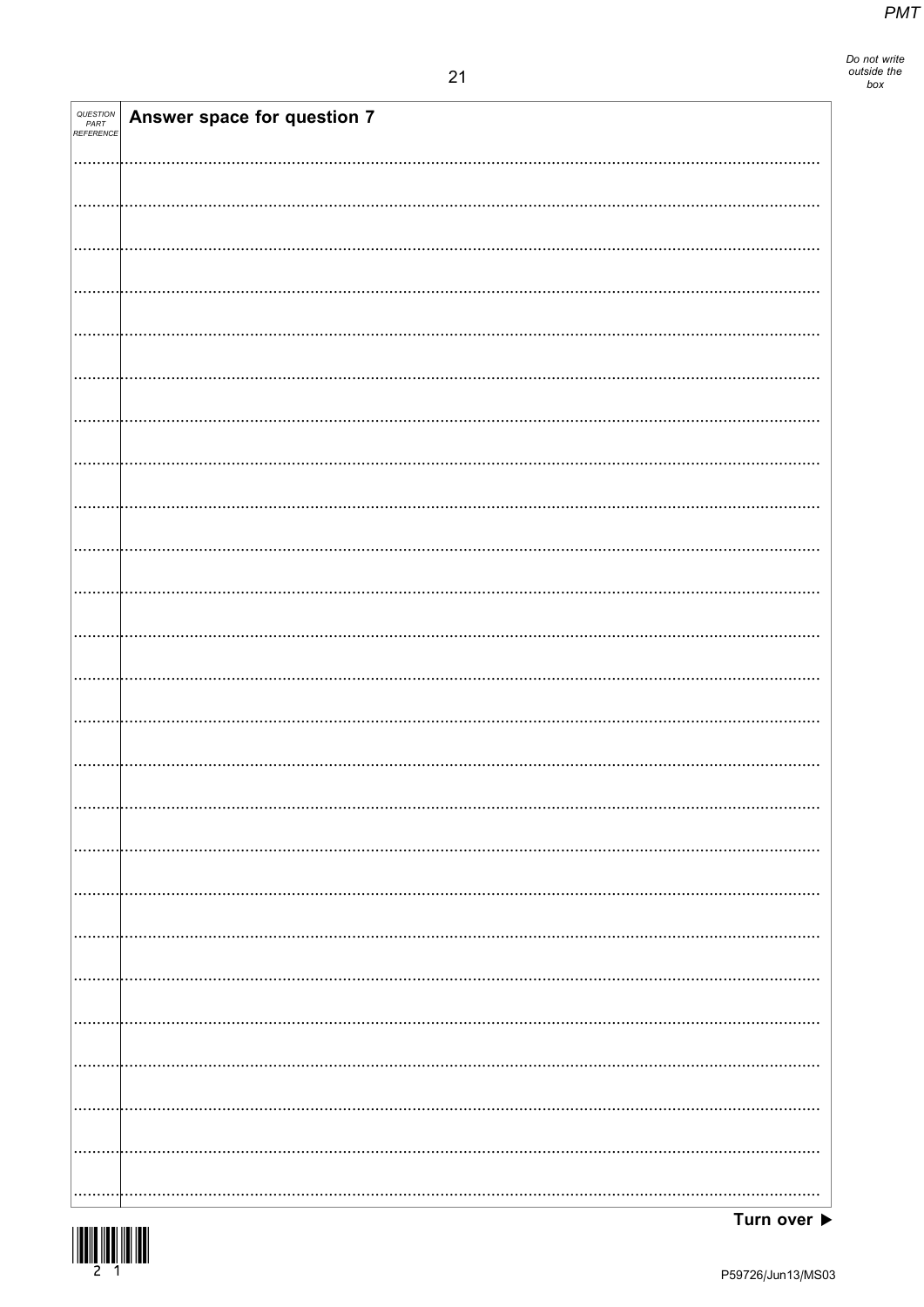| QUESTION<br>PART<br>REFERENCE | Answer space for question 7 |
|-------------------------------|-----------------------------|
|                               |                             |
|                               |                             |
|                               |                             |
|                               |                             |
|                               |                             |
|                               |                             |
|                               |                             |
|                               |                             |
|                               |                             |
|                               |                             |
|                               |                             |
|                               |                             |
|                               |                             |
|                               |                             |
|                               |                             |
|                               |                             |
|                               |                             |
|                               |                             |
|                               |                             |
|                               |                             |
|                               |                             |
|                               |                             |
|                               |                             |
|                               |                             |
|                               |                             |
|                               |                             |
|                               |                             |
|                               |                             |
|                               |                             |
|                               |                             |
|                               |                             |

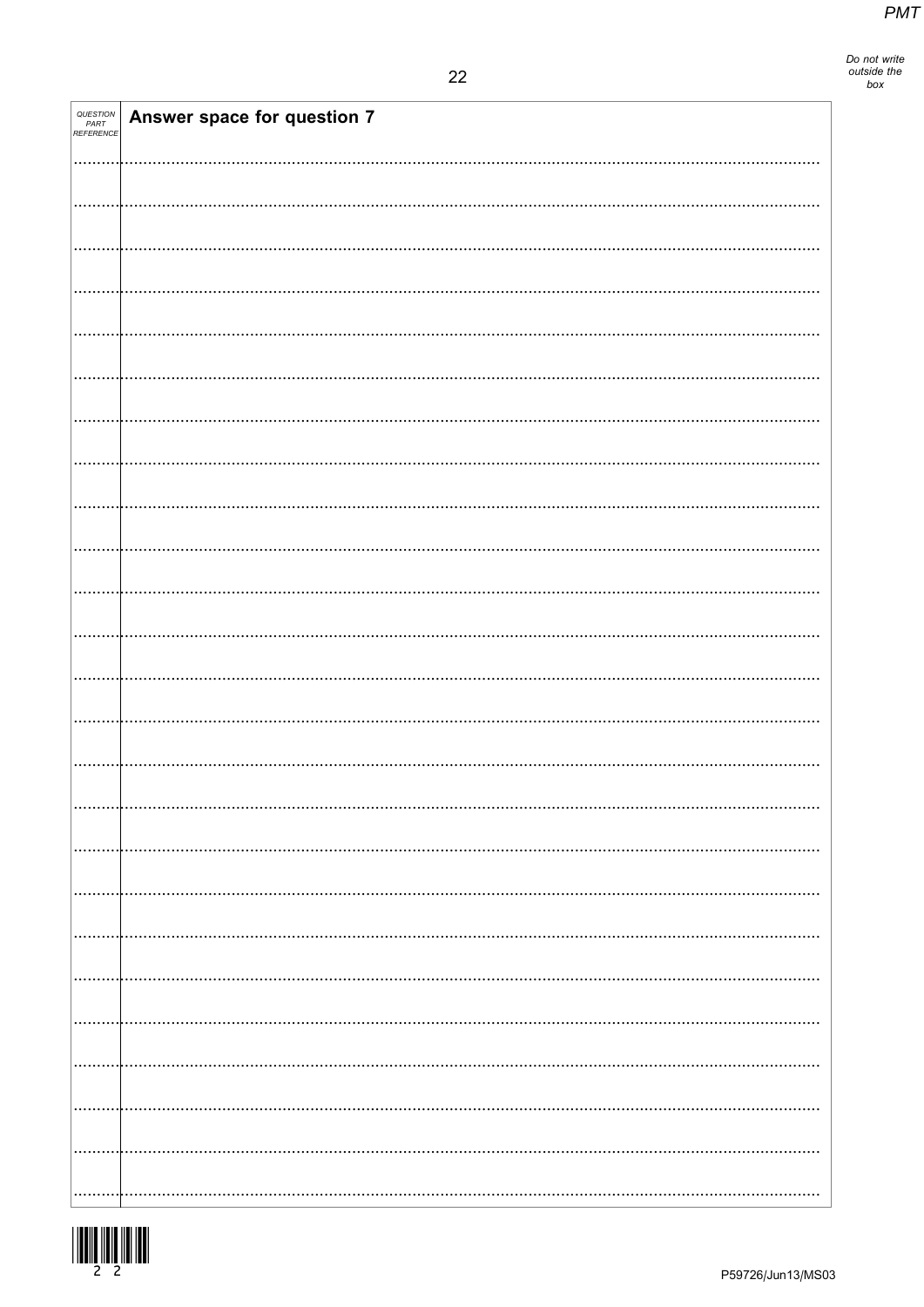| QUESTION<br>PART<br>REFERENCE | Answer space for question 7 |
|-------------------------------|-----------------------------|
|                               |                             |
|                               |                             |
|                               |                             |
|                               |                             |
|                               |                             |
|                               |                             |
|                               |                             |
|                               |                             |
|                               |                             |
|                               |                             |
|                               |                             |
|                               |                             |
|                               |                             |
|                               |                             |
|                               |                             |
|                               |                             |
|                               |                             |
|                               |                             |
|                               |                             |
|                               |                             |
|                               |                             |
|                               |                             |
|                               |                             |
|                               |                             |
|                               |                             |
|                               |                             |
|                               |                             |
|                               |                             |
|                               |                             |
|                               |                             |
|                               |                             |
|                               | END OF QUESTIONS            |